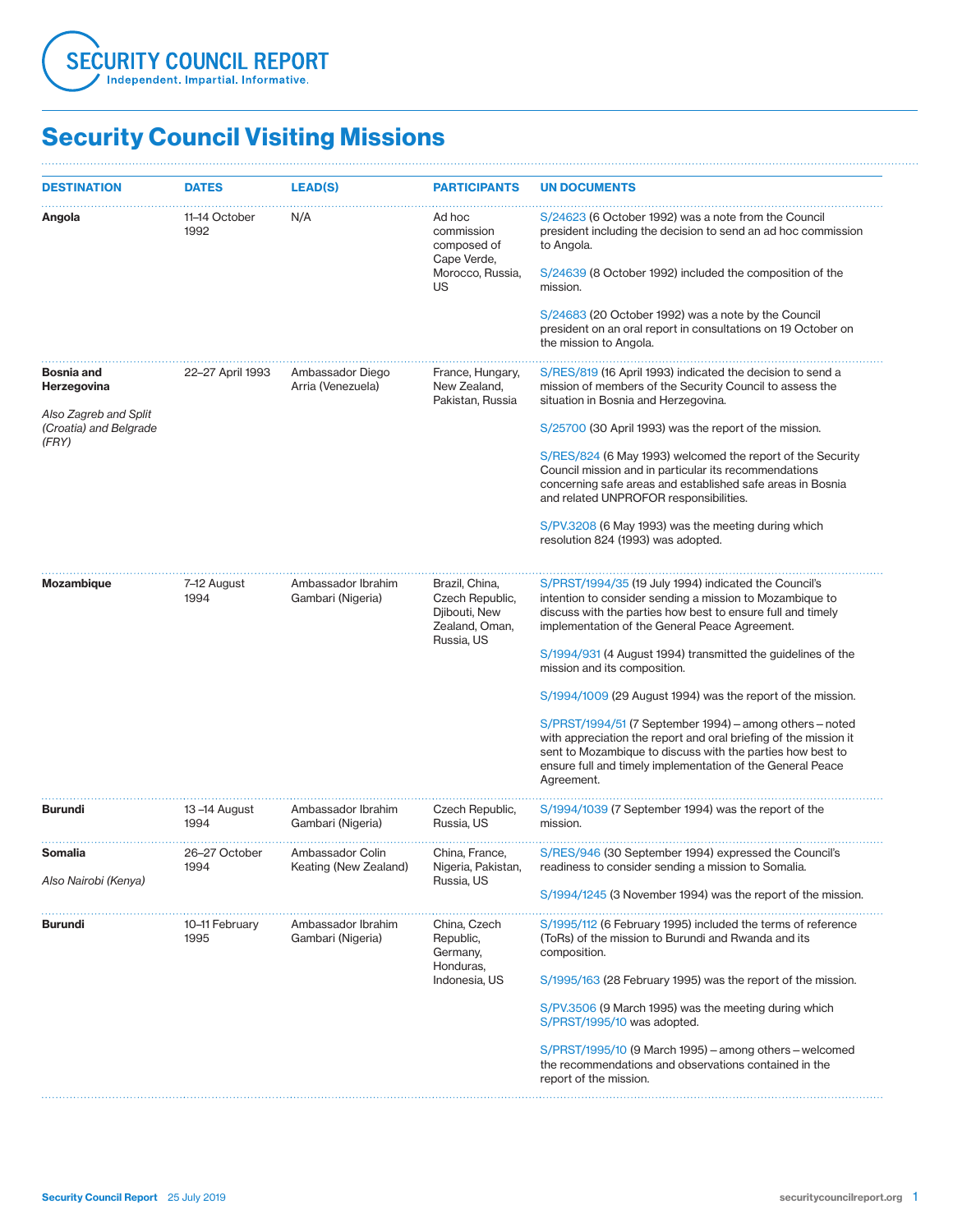| <b>DESTINATION</b>                                                  | <b>DATES</b>           | <b>LEAD(S)</b>                                       | <b>PARTICIPANTS</b>                                                 | <b>UN DOCUMENTS</b>                                                                                                                                                                                                                              |
|---------------------------------------------------------------------|------------------------|------------------------------------------------------|---------------------------------------------------------------------|--------------------------------------------------------------------------------------------------------------------------------------------------------------------------------------------------------------------------------------------------|
| <b>Rwanda</b>                                                       | 12-13 February<br>1995 | Ambassador Ibrahim<br>Gambari (Nigeria)              | China, Czech<br>Republic,<br>Germany,<br>Honduras,<br>Indonesia, US | S/1995/112 (6 February 1995) included the ToRs of the mission<br>to Burundi and Rwanda and its composition.<br>S/1995/164 (28 February 1995) was the report of the mission.                                                                      |
| Western Sahara<br>Including Morocco,<br>Algeria, Mauritania,        | 3-9 June 1995          | Ambassador Legwaila<br>Joseph Legwaila<br>(Botswana) | Argentina,<br>France,<br>Honduras,<br>Oman, US                      | S/RES/995 (26 May 1995) decided to send a mission of<br>the Council to the region with a view to accelerating the<br>implementation of the Settlement Plan.                                                                                      |
| <b>Tindouf and Laayoune</b>                                         |                        |                                                      |                                                                     | S/1995/431 (30 May 1995) included the composition and the<br>ToRs of the mission.                                                                                                                                                                |
|                                                                     |                        |                                                      |                                                                     | S/1995/498 (20 June 1995) was the report of the mission.                                                                                                                                                                                         |
|                                                                     |                        |                                                      |                                                                     | S/PV.3550 (30 June 1995) was the meeting during which<br>resolution 1002 was adopted.                                                                                                                                                            |
|                                                                     |                        |                                                      |                                                                     | $S/RES/1002$ (30 June 1995) – among others – endorsed the<br>recommendations of the mission of the Council concerning<br>the identification process and other aspects of the Settlement<br>Plan, described in paragraphs 41 to 53 of its report. |
| East Timor (Dili) and<br>Indonesia (Jakarta)                        | 8-12 September<br>1999 | Ambassador Martin<br>Andjaba (Namibia)               | Malaysia,<br>Netherlands,<br>Slovenia, UK                           | S/1999/946 (5 September 1999) was a letter from the<br>President of the Security Council to the Secretary-General<br>informing him about the Council's decision to dispatch a<br>mission.                                                        |
|                                                                     |                        |                                                      |                                                                     | S/1999/972 (6 September 1999) included the composition and<br>the ToRs of the mission.                                                                                                                                                           |
|                                                                     |                        |                                                      |                                                                     | S/1999/976 (14 September 1999) was the report of the<br>mission.                                                                                                                                                                                 |
| Kosovo                                                              | 27-29 April<br>2000    | Ambassador<br>Anwarul Chowdhury<br>(Bangladesh)      | Argentina,<br>Canada, China,<br>Jamaica,<br>Malaysia, Russia,       | S/2000/320 (14 April 2000) included the composition and the<br>ToRs of the mission.                                                                                                                                                              |
|                                                                     |                        |                                                      | Ukraine                                                             | S/2000/363 (29 April 2000) was the report of the mission.                                                                                                                                                                                        |
|                                                                     |                        |                                                      |                                                                     | S/PV.4138 (11 May 2000) was the presentation of the report of<br>the Security Council mission to Kosovo.                                                                                                                                         |
| <b>DRC</b>                                                          | 3-8 May 2000           | Ambassador Richard<br>Holbrooke (US)                 | France, Mali,<br>Namibia, the                                       | S/2000/344 (24 April 2000) included the composition and the<br>ToRs of the mission.                                                                                                                                                              |
| Also Brussels (Belgium),<br>Rwanda, Uganda,<br>Zambia, and Zimbabwe |                        |                                                      | Netherlands,<br>Tunisia, UK                                         | S/2000/416 (11 May 2000) was the report of the mission.                                                                                                                                                                                          |
|                                                                     |                        |                                                      |                                                                     | S/PV.4143 and Resumption 1 (17 May 2000) was a briefing on<br>the mission's report.                                                                                                                                                              |
| <b>Ethiopia and Eritrea</b>                                         | 8-10 May 2000          | Ambassador Richard<br>Holbrooke (US)                 | France, Mali,<br>Namibia, the                                       | S/2000/392 (7 May 2000) included the ToRs of the mission.                                                                                                                                                                                        |
|                                                                     |                        |                                                      | Netherlands,<br>Tunisia, UK                                         | S/2000/413 (11 May 2000) was the report of the mission.                                                                                                                                                                                          |
|                                                                     |                        |                                                      |                                                                     | S/PV.4142 (12 May 2000) was the adoption of resolution 1297<br>(2000) under the agenda "Security Council Special Mission<br>visit to Eritrea and Ethiopia, 9-10 May 2000".                                                                       |
| Sierra Leone                                                        | 7-14 October<br>2000   | Ambassador Jeremy<br>Greenstock (UK)                 | Bangladesh,<br>Canada,                                              | S/2000/886 (20 September 2000) included the ToRs of the<br>mission.                                                                                                                                                                              |
| Also Guinea, Mali,<br>Nigeria<br>and Liberia                        |                        |                                                      | China, France,<br>Jamaica, Mali,<br>the Netherlands,                | S/2000/992 (16 October 2000) was the report of the mission.                                                                                                                                                                                      |
|                                                                     |                        |                                                      | Russia, Ukraine,<br>US                                              | S/PV.4216 (3 November 2000) was the adoption of<br>S/PRST/2000/31 under the agenda "Report of the Security<br>Council mission to Sierra Leone".                                                                                                  |
|                                                                     |                        |                                                      |                                                                     | S/PRST/2000/31 (3 November 2000) welcomed the<br>recommendations made in the mission's report.                                                                                                                                                   |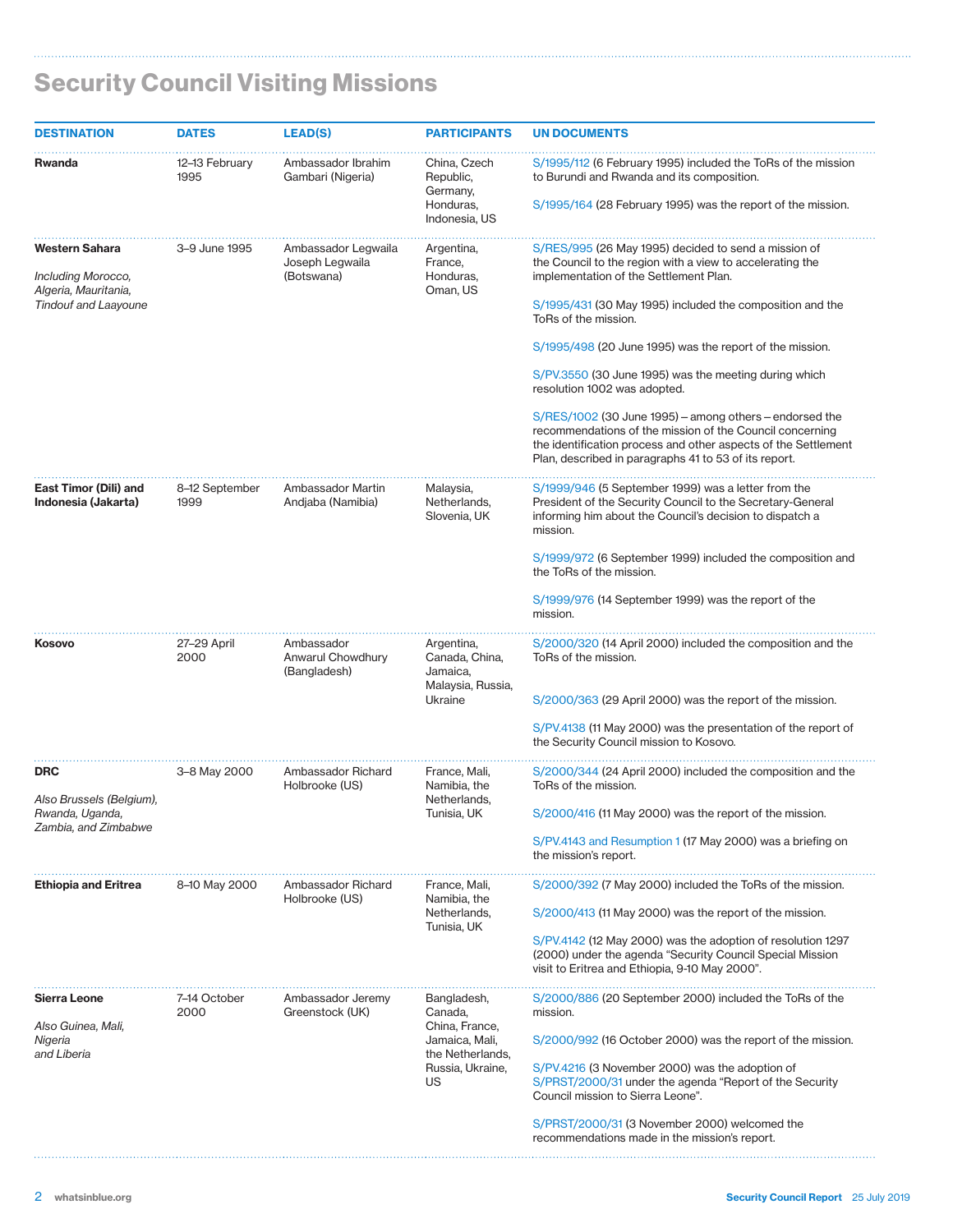| <b>DESTINATION</b>                                                                                                                                                                                                                                               | <b>DATES</b>           | <b>LEAD(S)</b>                                  | <b>PARTICIPANTS</b>                                                                                    | <b>UN DOCUMENTS</b>                                                                                                                                                                                                                                                                                                                                                                                                                                                                                                                                       |
|------------------------------------------------------------------------------------------------------------------------------------------------------------------------------------------------------------------------------------------------------------------|------------------------|-------------------------------------------------|--------------------------------------------------------------------------------------------------------|-----------------------------------------------------------------------------------------------------------------------------------------------------------------------------------------------------------------------------------------------------------------------------------------------------------------------------------------------------------------------------------------------------------------------------------------------------------------------------------------------------------------------------------------------------------|
| <b>East Timor and</b><br><b>Indonesia</b>                                                                                                                                                                                                                        | 9-17 November<br>2000  | Ambassador Martin<br>Andjaba (Namibia)          | Argentina,<br>Malaysia,<br>Tunisia, Ukraine,<br>UK, US                                                 | S/2000/1030 (25 October 2000) included the composition<br>and the ToRs of the mission.<br>S/PV.4206 (12 October 2000) was the communiqué of the<br>private meeting of the Council with Alwi Shihab, Minister for<br>Foreign Affairs of Indonesia, on the mission to Indonesia to be<br>dispatched in November.<br>S/PV.4228 (20 November 2000) was the communiqué of<br>the private meeting of the Council during which Ambassador<br>Martin Andjaba introduced the mission's report.<br>S/2000/1105 (21 November 2000) was the report of the<br>mission. |
| <b>The Great Lakes</b><br>region: South Africa<br>(Johannesburg<br>and Pretoria), DRC<br>(Kinshasa), Angola<br>(Luanda), Zambia<br>(Lusaka), Burundi<br>(Bujumbura), Tanzania<br>(Dar es Salaam),<br>Rwanda (Kigali) and<br>Uganda (Kampala)                     | 15-26 May 2001         | Ambassador Jean-<br>David Levitte (France)      | China, Colombia,<br>Ireland, Jamaica,<br>Mali, Mauritius,<br>Singapore,<br>Tunisia, Ukraine,<br>UK, US | S/2001/408 (25 April 2001) included the ToRs of the mission.<br>S/2001/521 (29 May 2001) and Add.1 (30 May 2001) included<br>the mission's report and its annexes.<br>S/PV.4323 and Resumption 1 (30 May 2001) was a briefing on<br>the report of the Security Council mission to the Great Lakes<br>region.                                                                                                                                                                                                                                              |
| Kosovo<br>Also Belgrade (FRY)                                                                                                                                                                                                                                    | 16-18 June 2001        | Ambassador<br>Anwarul Chowdhury<br>(Bangladesh) | All 15 members                                                                                         | S/2001/482 (15 May 2001) included the ToRs of the mission.<br>S/2001/600 (19 June 2001) was the mission's report.<br>S/PV.4331 (19 June 2001) was the presentation of the report<br>of the Security Council mission to Kosovo.                                                                                                                                                                                                                                                                                                                            |
| <b>Ethiopia and Eritrea</b>                                                                                                                                                                                                                                      | 21-25 February<br>2002 | Ambassador Ole Peter<br>Kolby (Norway)          | All 15 members                                                                                         | S/PRST/2002/1 (16 January 2002) confirmed the Council's<br>intention to send a mission to Ethiopia and Eritrea in February<br>2002.<br>S/2002/129 (31 January 2002) included the composition and<br>the ToRs of the mission.<br>S/2002/205 (27 February 2002) was the mission's report.<br>S/PV.4485 (6 March 2002) was the presentation of the<br>mission's report.                                                                                                                                                                                      |
| <b>The Great Lakes</b><br>region: South Africa<br>(Johannesburg<br>and Pretoria),<br>Zimbabwe (Harare),<br>DRC (Kinshasa and<br>Kisangani), Angola<br>(Luanda), Uganda<br>(Kampala), Tanzania<br>(Dar es Salaam),<br>Burundi (Bujumbura)<br>and Rwanda (Kigali). | 27 April-7 May<br>2002 | Ambassador Jean-<br>David Levitte (France)      | All 15 members                                                                                         | S/2002/430 (17 April 2002) included the composition and the<br>ToRs of the mission.<br>S/2002/537 (13 May 2002) and Add.1 (14 May 2002) were the<br>mission's report and its annexes.<br>S/PV.4532 (14 May 2002) was the presentation of the Security<br>Council mission's report.                                                                                                                                                                                                                                                                        |
| <b>Kosovo and Belgrade</b><br>(FRY)                                                                                                                                                                                                                              | 14–17 December<br>2002 | Ambassador Ole Peter<br>Kolby (Norway)          | All 15 members                                                                                         | S/2002/1271 (21 November 2002) included the ToRs of the<br>mission.<br>S/2002/1376 (19 December 2002) was the mission's report.<br>S/PV.4676 (19 December 2002) was the presentation of the<br>report of the Security Council mission to Kosovo and Belgrade.                                                                                                                                                                                                                                                                                             |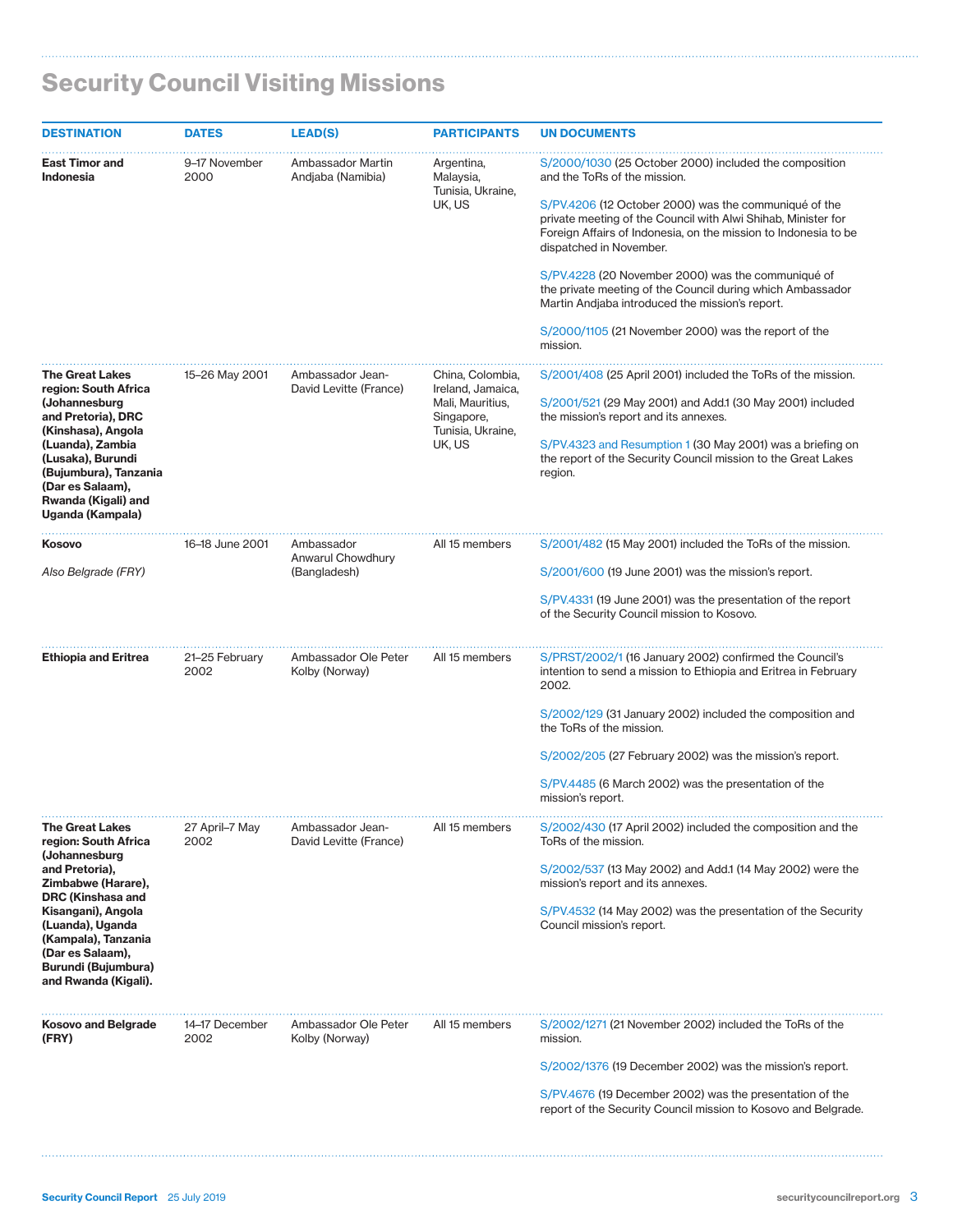| <b>DESTINATION</b>                                                                                                       | <b>DATES</b>                       | <b>LEAD(S)</b>                                      | <b>PARTICIPANTS</b>           | <b>UN DOCUMENTS</b>                                                                                                 |
|--------------------------------------------------------------------------------------------------------------------------|------------------------------------|-----------------------------------------------------|-------------------------------|---------------------------------------------------------------------------------------------------------------------|
| <b>Central Africa: South</b><br>Africa (Pretoria),<br>Angola (Luanda), DRC                                               | 7-16 June 2003                     | Ambassador Jean-<br>Marc de La Sablière<br>(France) | All 15 members                | S/2003/558 (21 May 2003) included the composition and the<br>ToRs of the mission.                                   |
| (Kinshasa and Bunia),<br>Burundi (Bujumbura),<br>Rwanda (Kigali),<br>Tanzania (Dar es<br>Salaam) and Uganda<br>(Entebbe) |                                    |                                                     |                               | S/2003/653 (17 June 2003) was the mission's report.                                                                 |
|                                                                                                                          |                                    |                                                     |                               | S/PV.4775 (18 June 2003) was a briefing on the mission's<br>report.                                                 |
|                                                                                                                          |                                    |                                                     |                               | S/PV.4794 (25 July 2003) was the briefing during which the<br>Council adopted.                                      |
|                                                                                                                          |                                    |                                                     |                               | S/PRST/2003/12 (25 July 2003) endorsed the<br>recommendations of the missions to Central Africa and West<br>Africa. |
| West Africa: Côte<br>d'Ivoire, Ghana,<br>Guinea, Guinea-                                                                 | 26 June-5 July<br>2003             | Ambassador Jeremy<br>Greenstock (UK)                | All 15 members                | S/2003/525 (5 May 2003) included the ToRs for a mission<br>originally planned for late May.                         |
| Bissau, Nigeria and<br><b>Sierra Leone</b>                                                                               |                                    | Ambassador Adolfo<br>Aguilar Zinser (Mexico)        |                               | S/2003/688 (7 July 2003) was the mission's report.                                                                  |
|                                                                                                                          |                                    | led the mission in<br>Guinea-Bissau                 |                               | S/PV.4785 (9 July 2003) was the presentation of the mission's<br>report by the lead of the mission.                 |
|                                                                                                                          |                                    |                                                     |                               | S/PV.4794 (25 July 2003) was the briefing during which the<br>Council adopted.                                      |
|                                                                                                                          |                                    |                                                     |                               | S/PRST/2003/12 (25 July 2003) endorsed the<br>recommendations of the missions to Central Africa and West<br>Africa. |
| Afghanistan                                                                                                              | 31 October-7<br>November 2003      | Ambassador Gunter<br>Pleuger (Germany)              | All 15 members                | S/2003/930 (1 October 2003) included the composition and<br>the ToRs of the mission.                                |
|                                                                                                                          |                                    |                                                     |                               | S/2003/1074 (11 November 2003) was the mission's report.                                                            |
|                                                                                                                          |                                    |                                                     |                               | S/PV.4855 (11 November 2003) was the briefing by the lead of<br>the Security Council mission to Afghanistan.        |
| West Africa: Côte<br>d'Ivoire, Ghana,                                                                                    | 20-29 June<br>2004                 | Ambassador Emyr<br>Jones Parry (UK)                 | 14 members:<br>Russia did not | S/2004/491 (15 June 2004) included the composition and the<br>ToRs of the mission.                                  |
| Guinea, Guinea-<br>Bissau, Liberia, Nigeria<br>and Sierra Leone                                                          |                                    |                                                     | participate                   | S/2004/525 (2 July 2004) was the mission's report.                                                                  |
|                                                                                                                          |                                    |                                                     |                               | S/PV.5000 (30 June 2004) was the briefing on the mission.                                                           |
|                                                                                                                          |                                    |                                                     |                               | S/PV.5005 (16 July 2004) was the presentation of the<br>mission's report.                                           |
| <b>Central Africa:</b><br>Rwanda (Kigali),<br>DRC (Kinshasa and                                                          | 21-25 November<br>2004             | Ambassador Jean-<br>Marc de La Sablière<br>(France) | All 15 members                | S/2004/891 (8 November 2004) included the composition and<br>the ToRs of the mission.                               |
| Bukavu), Burundi<br>(Bujumbura) and                                                                                      | <b>Followed the</b><br>meetings of |                                                     |                               | S/2004/934 (30 November 2004) was the mission's report.                                                             |
| <b>Uganda (Entebbe)</b>                                                                                                  | the Council in<br>Nairobi on 18-19 |                                                     |                               | S/PV.5091 (30 November 2004) was a briefing by the lead of<br>the Security Council mission to Central Africa        |
|                                                                                                                          | November                           |                                                     |                               | S/PV.5096 (8 December 2004) was a presentation of the<br>mission's report.                                          |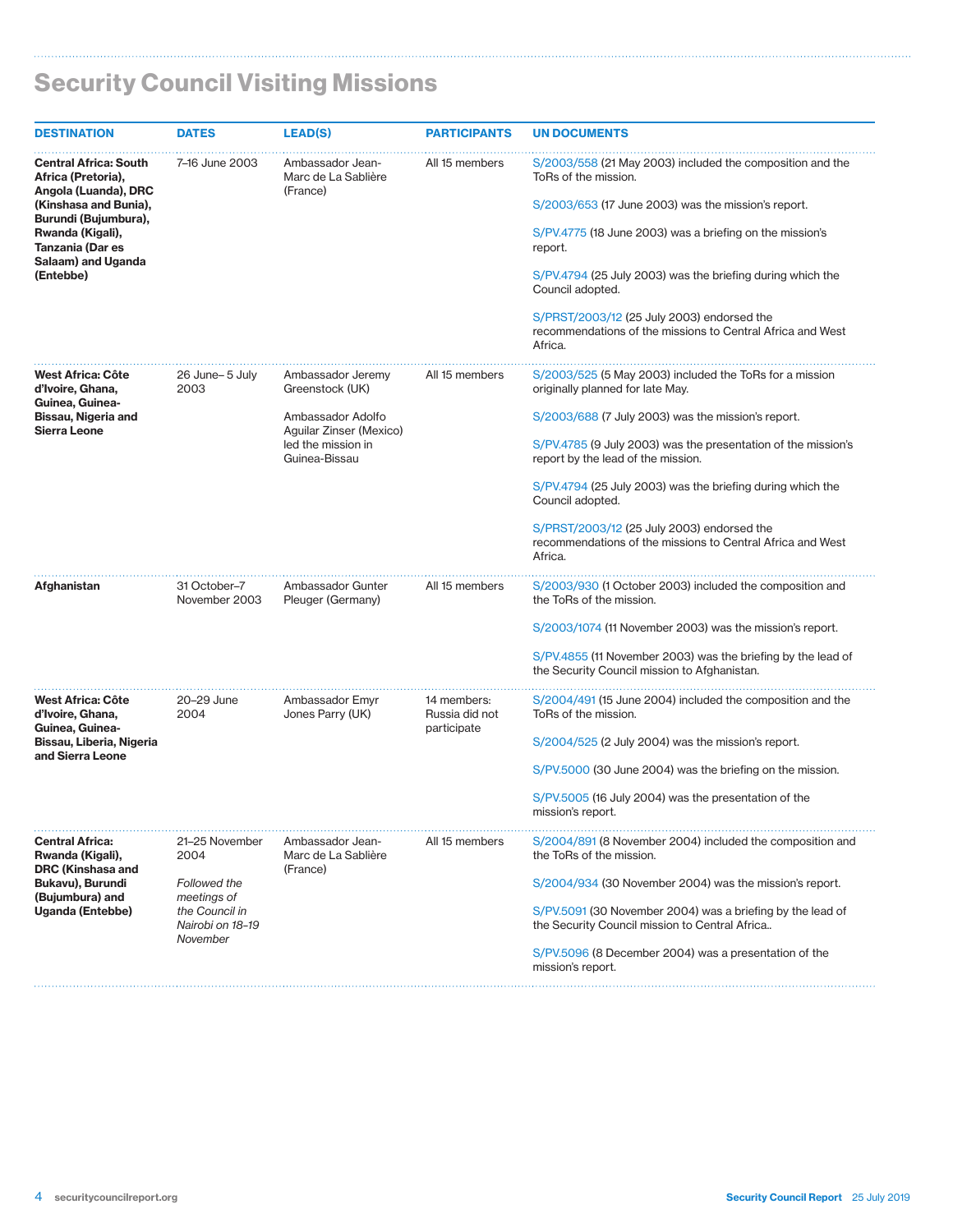$\mathbf{r}$ 

| <b>DESTINATION</b>                                                   | <b>DATES</b>                                                                     | <b>LEAD(S)</b>                                                     | <b>PARTICIPANTS</b>                                     | <b>UN DOCUMENTS</b>                                                                                                                                                                     |
|----------------------------------------------------------------------|----------------------------------------------------------------------------------|--------------------------------------------------------------------|---------------------------------------------------------|-----------------------------------------------------------------------------------------------------------------------------------------------------------------------------------------|
| Haiti                                                                | 13-16 April 2005                                                                 | Ambassador Ronaldo<br>Mota Sardenberg<br>(Brazil)                  | All 15 members                                          | S/2005/220 (31 March 2005) included the ToRs.<br>SC/8354 (8 April 2005) was a press release on the Council's                                                                            |
|                                                                      |                                                                                  |                                                                    |                                                         | mission.<br>S/2005/235 (11 April 2005) included the composition of the                                                                                                                  |
|                                                                      |                                                                                  |                                                                    |                                                         | mission;<br>SC/8360 (15 April 2005) was a press statement by the lead<br>of the Security Council mission to Haiti on the murder of a<br>MINUSTAH member in Cité Soleil, Port-au-Prince. |
|                                                                      |                                                                                  |                                                                    |                                                         | S/PV.5164 (20 April 2005) was a briefing by the lead of the<br>Council's mission to Haiti.                                                                                              |
|                                                                      |                                                                                  |                                                                    |                                                         | S/2005/302 (6 May 2005) was the mission's report.                                                                                                                                       |
|                                                                      |                                                                                  |                                                                    |                                                         | S/PV.5178 (13 May 2005) was the presentation of the mission's<br>report.                                                                                                                |
| <b>Central Africa: DRC</b><br>(Kinshasa, Mbuji-<br>Mayi and Kamina), | 4-11 November<br>2005                                                            | Ambassador Jean-<br>Marc de La Sablière<br>(France)                | All 15 members                                          | S/2005/682 (27 October 2005) included the ToRs and the<br>composition of the mission.                                                                                                   |
| Burundi (Bujumbura),                                                 |                                                                                  |                                                                    |                                                         | S/2005/716 (14 November 2005) was the mission's report.                                                                                                                                 |
| Rwanda (Kigali),<br><b>Uganda (Entebbe)</b><br>and Tanzania (Dar es  |                                                                                  |                                                                    |                                                         | S/PV.5305 (15 November 2005) was a briefing by the lead of<br>the Security Council mission to Central Africa.                                                                           |
| Salaam)                                                              |                                                                                  |                                                                    |                                                         | S/PV.5315 (6 December 2005) was the presentation of the<br>report of the Security Council mission to Central Africa.                                                                    |
| <b>Ethiopia and Eritrea</b>                                          | 6-9 November<br>2005                                                             | Ambassador Kenzo<br>Oshima (Japan), in his<br>capacity as Chairman | Japan                                                   | S/2005/694 (2 November 2005) included the ToRs and the<br>composition of the mission                                                                                                    |
|                                                                      | of the Security Council<br><b>Working Group</b><br>on Peacekeeping<br>Operations |                                                                    | S/2005/723 (16 November 2005) was the mission's report. |                                                                                                                                                                                         |
| <b>Sudan and Chad</b>                                                | 4–10 June 2006                                                                   | Ambassador Emyr<br>Jones Parry (UK)                                | All 15 members                                          | S/2006/341 (26 May 2006) included the composition and the<br>ToRs of the mission.                                                                                                       |
| Also the AU<br><b>Headquarters in Addis</b><br>Ababa (Ethiopia)      |                                                                                  |                                                                    |                                                         | S/PV.5462 (15 June 2006) was the briefing by the leads of the<br>Council mission to Sudan, Chad and the AU Headquarters.                                                                |
|                                                                      |                                                                                  |                                                                    |                                                         | S/2006/433 (22 June 2006) was the mission's report.                                                                                                                                     |
|                                                                      |                                                                                  |                                                                    |                                                         | S/PV.5478 (29 June 2006) was the presentation of the report<br>of the Security Council mission to the Sudan and Chad.                                                                   |
| <b>DRC</b>                                                           | 10-12 June 2006                                                                  | Ambassador Jean-<br>Marc de La Sablière<br>(France)                | Congo,<br>Denmark,<br>Ghana, Japan,                     | S/2006/344 (30 May 2006) included the composition and the<br>ToRs of the mission.                                                                                                       |
|                                                                      |                                                                                  |                                                                    | Peru, Slovakia,<br>Tanzania, US                         | S/PV.5466 (16 June 2006) was a briefing by the lead of the<br>Security Council mission to the DRC.                                                                                      |
|                                                                      |                                                                                  |                                                                    |                                                         | S/2006/434 (22 June 2006) was the mission's report.                                                                                                                                     |
|                                                                      |                                                                                  |                                                                    |                                                         | S/PV.5482 (6 July 2006) was the presentation of the report of<br>the mission on the electoral process in the DRC.                                                                       |
|                                                                      |                                                                                  |                                                                    |                                                         |                                                                                                                                                                                         |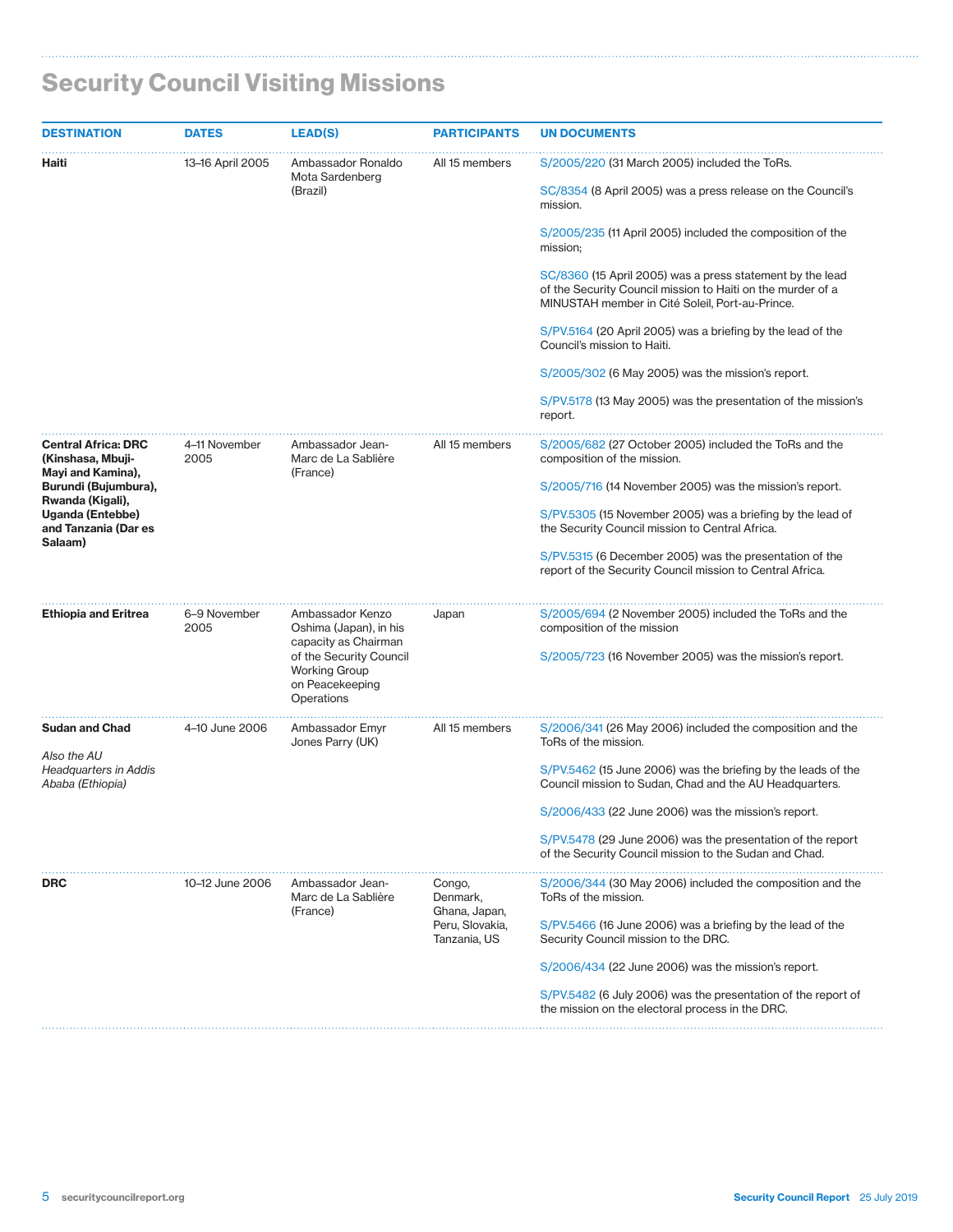| <b>DESTINATION</b>                                                                                                      | <b>DATES</b>           | <b>LEAD(S)</b>                                                                                                                                                                                                                                               | <b>PARTICIPANTS</b>                                                             | <b>UN DOCUMENTS</b>                                                                                                                                                                                                                                                                                                                                                                                                                                           |
|-------------------------------------------------------------------------------------------------------------------------|------------------------|--------------------------------------------------------------------------------------------------------------------------------------------------------------------------------------------------------------------------------------------------------------|---------------------------------------------------------------------------------|---------------------------------------------------------------------------------------------------------------------------------------------------------------------------------------------------------------------------------------------------------------------------------------------------------------------------------------------------------------------------------------------------------------------------------------------------------------|
| Afghanistan                                                                                                             | 11-16 November<br>2006 | Ambassador Kenzo<br>Oshima (Japan)                                                                                                                                                                                                                           | Argentina,<br>Denmark,<br>France, Greece,<br>Qatar, Russia,<br>Slovakia, UK, US | S/2006/875 (9 November 2006) included the composition<br>and the ToRs of the mission.<br>S/PV.5570 (22 November 2006) was a briefing by the lead of<br>the Security Council mission to Afghanistan.<br>S/2006/935 (4 December 2006) was the mission's report.<br>S/PV.5581 (7 December 2006) was the presentation of the<br>report of the Security Council mission to Afghanistan.                                                                            |
| Kosovo<br>Also Belgrade (Serbia),<br>Brussels (Belgium),<br>Vienna (Austria)                                            | 25-28 April<br>2007    | Ambassador Johan<br>Verbeke (Belgium)                                                                                                                                                                                                                        | All 15 members                                                                  | S/2007/220 (19 April 2007) included the composition and the<br>ToRs of the mission.<br>S/PV.5672 (2 May 2007) was a briefing by the lead of the<br>Security Council mission on the Kosovo issue.<br>S/2007/256 (4 May 2007) was the mission's report.<br>S/PV.5673 (10 May 3007) was a presentation of the report of<br>the Security Council mission on the Kosovo issue.                                                                                     |
| Africa: Ethiopia<br>(Addis Ababa), Sudan<br>(Khartoum), Ghana<br>(Accra), Côte d'Ivoire<br>(Abidjan), DRC<br>(Kinshasa) | 14-21 June 2007        | Addis Ababa, Accra<br>and Khartoum:<br>Ambassador Emyr<br>Jones Parry (UK) and<br>Ambassador Dumisani<br>Kumalo (South Africa)<br>DRC: Ambassador<br>Jean-Marc de La<br>Sablière (France)<br>Côte d'Ivoire:<br>Ambassador Jorge<br>Voto-Bernales (Peru)      | All 15 members                                                                  | S/2007/347 (11 June 2007) included the composition and the<br>ToRs of the mission.<br>S/PV.5706 (26 June 2007) was a briefing by the leads of the<br>Council's mission to Africa in June.<br>S/2007/421 and Corr.1 (11 July 2007) were the mission's report<br>and its corrigendum containing the joint communiqué from the<br>16 June 2007 meeting with the AU PSC.<br>S/PV.5717 (16 July 2007) was the report of the Security<br>Council mission to Africa. |
| <b>Timor-Leste</b>                                                                                                      | 24-30<br>November 2007 | Ambassador Dumisani<br>Kumalo (South Africa)                                                                                                                                                                                                                 | China, Indonesia,<br>Russia, Slovakia,<br>US                                    | S/2007/647 (31 October 2007) included the composition and<br>the ToRs of the mission.<br>S/PV.5791 (6 December 2007) was a briefing by the lead of<br>the Security Council mission to Timor-Leste.<br>S/2007/711 (6 December 2007) was the mission's report.<br>S/PV.5801 (13 December 2007) was the presentation of the<br>report of the Security Council mission to Timor-Leste.                                                                            |
| Africa: Djibouti<br>(on Somalia), Sudan,<br>Chad, the DRC and<br>Côte d'Ivoire                                          | 31 May-10 June<br>2008 | Somalia and Sudan:<br>Ambassador Dumisani<br>Kumalo (South Africa)<br>and Ambassador John<br><b>Sawers</b><br>(UK)<br>Chad and the DRC:<br>Ambassador Jean-<br>Maurice Ripert (France)<br>Côte d'Ivoire:<br>Ambassador Michel<br>Kafando (Burkina Faso)<br>. | All 15 members                                                                  | S/2008/347 (30 May 2008) included the composition and the<br>ToRs of the mission.<br>S/PV.5915 (18 June 2008) was a briefing by the leads of the<br>Security Council mission to Africa.<br>S/2008/460 (15 July 2008) was the mission's report.                                                                                                                                                                                                                |
| Afghanistan                                                                                                             | 21-28 November<br>2008 | Ambassador Terzi di<br>Sant'Agata (Italy)                                                                                                                                                                                                                    | All 15 members                                                                  | S/2008/708 (14 November 2008) included the composition<br>and the ToRs of the mission.<br>S/PV.6031 (4 December 2008) was a briefing by the lead of<br>the Security Council mission to Afghanistan.<br>S/2008/782 (12 December 2008) was the mission's report.                                                                                                                                                                                                |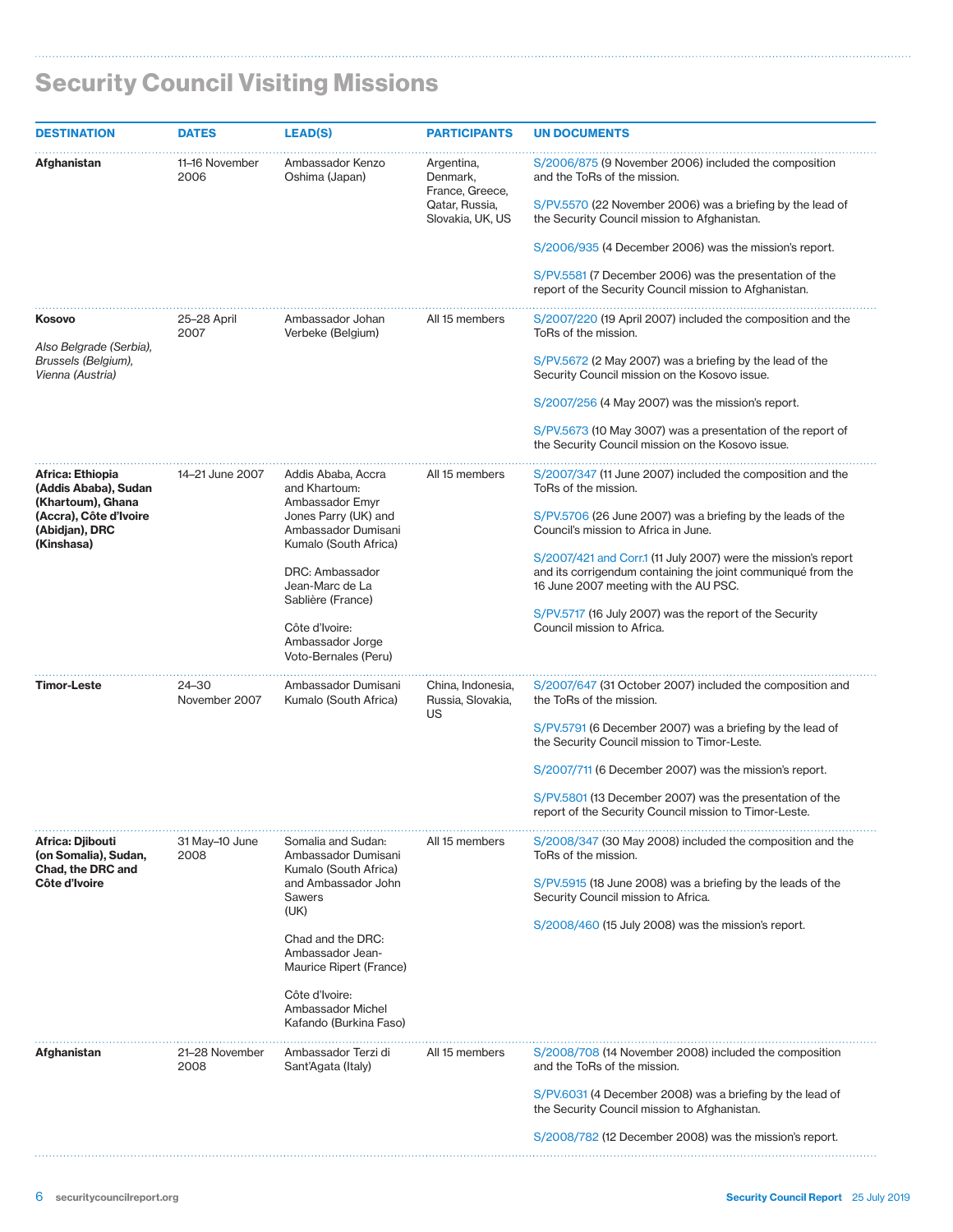| <b>DESTINATION</b>                                                              | <b>DATES</b>         | <b>LEAD(S)</b>                                                                               | <b>PARTICIPANTS</b> | <b>UN DOCUMENTS</b>                                                                                                                                                                               |
|---------------------------------------------------------------------------------|----------------------|----------------------------------------------------------------------------------------------|---------------------|---------------------------------------------------------------------------------------------------------------------------------------------------------------------------------------------------|
| Haiti                                                                           | 11–14 March<br>2009  | Ambassador Jorge<br>Urbina (Costa Rica)                                                      | All 15 members      | S/2009/139 (10 March 2009) included the composition and<br>the ToRs of the mission.                                                                                                               |
|                                                                                 |                      |                                                                                              |                     | S/PV.6093 (19 March 2009) was a briefing by the lead of the<br>Security Council mission to Haiti.                                                                                                 |
|                                                                                 |                      |                                                                                              |                     | S/2009/175 (3 April 2009) was the mission's report.                                                                                                                                               |
| Africa: African<br>Union (Addis Ababa,<br>Ethiopia); Rwanda<br>(Kigali) and DRC | 14-21 May 2009       | Addis Ababa:<br>Ambassador John<br>Sawers (UK) and<br>Ambassador Ruhakana                    | All 15 members      | S/2009/243 (12 May 2009) included the composition and the<br>ToRs of the mission.<br>S/PV.6131 (28 May 2009) was a briefing by the leads of the                                                   |
| (Goma and Kinshasa);<br>and Liberia (Monrovia)                                  |                      | Rugunda (Uganda)                                                                             |                     | Security Council mission to Africa.                                                                                                                                                               |
|                                                                                 |                      | Rwanda:<br>Ambassador John<br>Sawers (UK)                                                    |                     | S/2009/303 (11 June 2009) was the mission's report,<br>which contained the communiqué of 16 May 2009 from the<br>consultative meeting between the members of the Security<br>Council and the PSC. |
|                                                                                 |                      | DRC:<br>Ambassador Jean-<br><b>Maurice Ripert</b><br>(France)                                |                     |                                                                                                                                                                                                   |
|                                                                                 |                      | Liberia:<br>Ambassador Susan<br>Rice (US)                                                    |                     |                                                                                                                                                                                                   |
| DRC                                                                             | 13-16 May 2010       | Ambassador Gérard<br>Araud (France)                                                          | All 15 members      | S/2010/187 (14 April 2010) included the composition and ToRs<br>for a mission originally scheduled for 16–20 April 2010.                                                                          |
|                                                                                 |                      |                                                                                              |                     | S/2010/187/Add.1 (4 May 2010) included the composition for<br>the mission rescheduled for 13-16 May 2010.                                                                                         |
|                                                                                 |                      |                                                                                              |                     | S/PV.6317 (19 May 2010) was a briefing by the lead of the<br>Security Council mission to DRC.                                                                                                     |
|                                                                                 |                      |                                                                                              |                     | S/2010/288 (30 June 2010) was the mission's report.                                                                                                                                               |
| Afghanistan                                                                     | 21-24 June 2010      | Ambassador Ertuğrul<br>Apakan (Turkey)                                                       | All 15 members      | S/2010/325 (14 June 2010) included the composition and the<br>ToRs of the mission to Afghanistan.                                                                                                 |
|                                                                                 |                      |                                                                                              |                     | S/2010/564 (1 November 2010) was the mission's report.                                                                                                                                            |
| <b>Uganda and Sudan</b>                                                         | 4-10 October<br>2010 | Uganda:<br>Ambassador Ruhakana                                                               | All 15 members      | S/2010/509 (4 October 2010) included the composition and<br>the ToRs of the mission.                                                                                                              |
|                                                                                 |                      | Rugunda (Uganda)<br>Sudan:<br>Ambassador                                                     |                     | S/PV.6397 (14 October 2010) was a briefing by the leads of<br>the Security Council mission to Uganda and Sudan.                                                                                   |
|                                                                                 |                      | Mark Lyall Grant (UK)<br>and Ambassador Susan<br>Rice (US)                                   |                     | S/2011/7 (7 January 2011) was the mission's report.                                                                                                                                               |
| Africa: AU (Addis<br>Ababa, Ethiopia),<br>Sudan (Khartoum,                      | 19-26 May 2011       | Addis Ababa:<br>Ambassador Gérard<br>Araud (France)                                          | All 15 members      | S/2011/319 (18 May 2011) included the composition and ToRs<br>of the mission.                                                                                                                     |
| Wau, Juba, Malau,<br>Jebel Kujur way<br>station) and Kenya                      |                      | Sudan:<br>Ambassador Susan<br>Rice (US) and                                                  |                     | S/PV.6546 (6 June 2011) was a briefing by the leads of the<br>Security Council mission to Africa.                                                                                                 |
| (Nairobi) on Somalia                                                            |                      | Ambassador Vitaly<br>Churkin (Russia)                                                        |                     | S/2011/350 (8 June 2011) contained the communiqué of<br>the consultative meeting between members of the Security<br>Council and the PSC.                                                          |
|                                                                                 |                      | Nairobi: Ambassador<br>Mark Lyall Grant (UK)<br>and Ambassador Baso<br>Sangqu (South Africa) |                     | S/2013/221 (8 April 2013) was the mission's report.                                                                                                                                               |

# Security Council Visiting Missions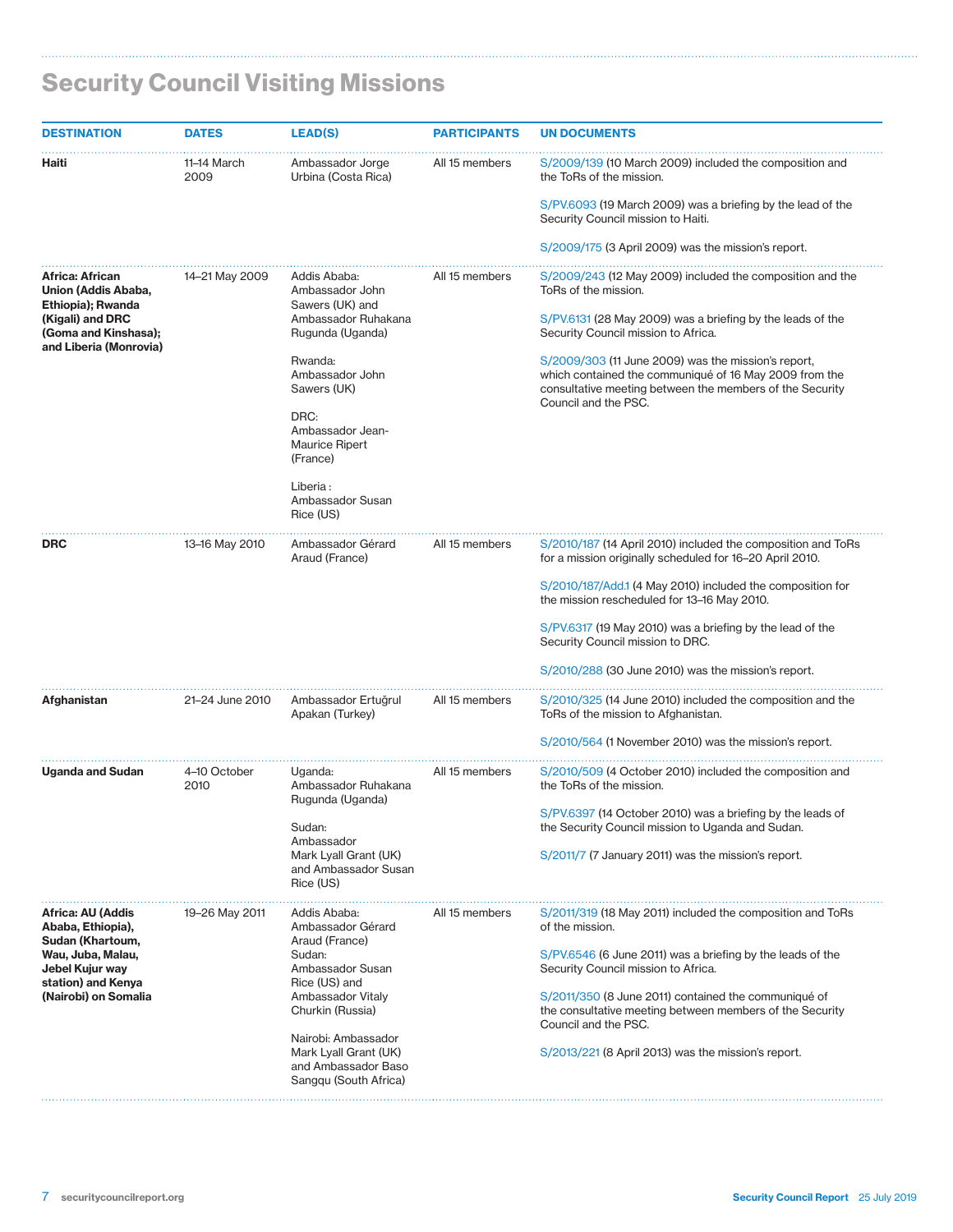| <b>DESTINATION</b>                                                                                                                                                                                                 | <b>DATES</b>           | <b>LEAD(S)</b>                                                                                                                                                                                                                                                                                                            | <b>PARTICIPANTS</b>                                       | <b>UN DOCUMENTS</b>                                                                                                                                                                                                                                                                                                                                                                                                                                                                    |
|--------------------------------------------------------------------------------------------------------------------------------------------------------------------------------------------------------------------|------------------------|---------------------------------------------------------------------------------------------------------------------------------------------------------------------------------------------------------------------------------------------------------------------------------------------------------------------------|-----------------------------------------------------------|----------------------------------------------------------------------------------------------------------------------------------------------------------------------------------------------------------------------------------------------------------------------------------------------------------------------------------------------------------------------------------------------------------------------------------------------------------------------------------------|
| Haiti                                                                                                                                                                                                              | 13–16 February<br>2012 | Ambassador Susan<br>Rice (US)                                                                                                                                                                                                                                                                                             | 14 members:<br>China was<br>unable to join the<br>mission | S/2012/82 (8 February 2012) included the composition and<br>ToRs of the mission.<br>S/PV.6724 (28 February 2012) was a briefing by the lead of the<br>Security Council mission to Haiti.<br>S/2012/534 (11 July 2012) was the mission's report.                                                                                                                                                                                                                                        |
| West Africa: Liberia,<br>Côte d'Ivoire and the<br><b>Economic Community</b><br>of West African<br><b>States, Sierra Leone</b>                                                                                      | 19-23 May 2012         | Liberia:<br>Ambassador<br>Susan Rice (US)<br>and Ambassador<br>Mohammed Loulichki<br>(Morocco)<br>Côte d'Ivoire:<br>Ambassador Gérard<br>Araud (France) and<br>Ambassador Kodjo<br>Menan (Togo);<br>Sierra Leone:<br>Ambassador Mark<br>Lyall Grant (UK) and<br>Ambassador Baso<br>Sangqu (South Africa)                  | All 15 members                                            | S/2012/344 (18 May 2012) included the composition and<br>TORs of the mission.<br>S/PV.6777 (31 May 2012) was a briefing by the leads of the<br>Security Council mission to West Africa.<br>S/2014/242 (3 April 2014) was the mission report.                                                                                                                                                                                                                                           |
| <b>Timor-Leste</b>                                                                                                                                                                                                 | 3-6 November<br>2012   | Ambassador Baso<br>Sangqu (South Africa)                                                                                                                                                                                                                                                                                  | Azerbaijan,<br>India, Pakistan,<br>Portugal, Togo         | S/2012/793 (31 October 2012) included the composition and<br>the ToRs of the mission.<br>S/PV.6858 (12 November 2012) was a briefing by the lead of<br>the Security Council mission to Timor-Leste.<br>S/2012/889 (28 November 2012) was the mission's report.                                                                                                                                                                                                                         |
| Yemen (Sana'a)                                                                                                                                                                                                     | 27 January 2013        | Ambassador Mark<br>Lyall Grant (UK)<br>and Ambassador<br>Mohammed Loulichki<br>(Morocco)                                                                                                                                                                                                                                  | All 15 members                                            | S/2013/61 (25 January 2013) included the composition and the<br>ToRs of the mission.<br>S/PV.6916 (7 February 2013) was a briefing by the leads of the<br>Security Council mission to Yemen.<br>S/2013/173 (19 March 2013) was the mission's report.                                                                                                                                                                                                                                   |
| Africa: DRC (Kinshasa<br>and Goma), Rwanda<br>(Kigali and Mutobo<br>demobilisation camp<br>for former FDLR<br>combatants), Uganda<br>(Kampala), African<br><b>Union Headquarters</b><br>(Addis Ababa,<br>Ethiopia) | 3-9 October<br>2013    | DRC:<br>Counsellor<br>Alexis Lamek (France)<br>and Ambassador<br>Mohammed Loulichki<br>(Morocco)<br>Rwanda:<br>Ambassador Samantha<br>Power (US)<br>Uganda:<br>Ambassador Mark Lyall<br>Grant (UK)<br>African Union:<br>Ambassador Agshin<br>Mehdiyev (Azerbaijan)<br>and Ambassador<br>Eugène-Richard<br>Gasana (Rwanda) | All 15 members                                            | S/2013/579 (27 September 2013) included the composition<br>and the ToRs of the mission.<br>S/2013/611 (14 October 2013) was a letter from Rwanda<br>transmitting the joint communiqué of the seventh annual joint<br>consultative meeting between members of the Council and the<br>Peace and Security Council of the AU.<br>S/PV.7045 (21 October 2013) was a briefing by the leads of<br>the Security Council mission to Africa.<br>S/2014/341 (13 May 2014) was the mission report. |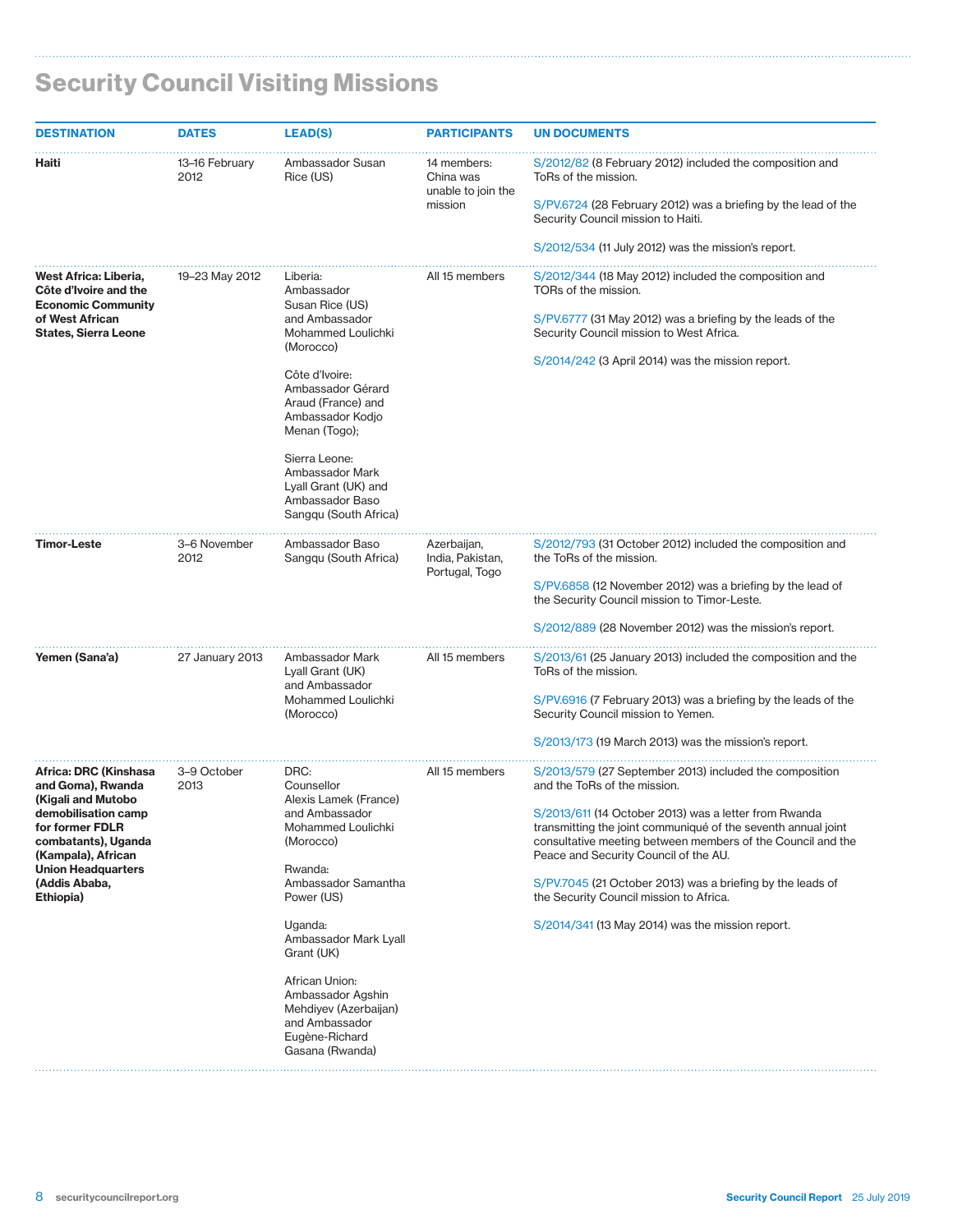| <b>DESTINATION</b>                                                 | <b>DATES</b>          | <b>LEAD(S)</b>                                                                                                                                           | <b>PARTICIPANTS</b>                             | <b>UN DOCUMENTS</b>                                                                                                                                                                                                  |
|--------------------------------------------------------------------|-----------------------|----------------------------------------------------------------------------------------------------------------------------------------------------------|-------------------------------------------------|----------------------------------------------------------------------------------------------------------------------------------------------------------------------------------------------------------------------|
| Mali (Bamako and<br>Mopti)                                         | 1-3 February<br>2014  | Ambassador Gérard<br>Araud (France)<br>Ambassador Banté                                                                                                  | All 15 members                                  | S/2014/72 (30 January 2014) included the composition and<br>the ToRs of the missions.                                                                                                                                |
|                                                                    |                       | Mangaral (Chad)                                                                                                                                          |                                                 | S/PV.7120 (26 February 2014) was a briefing on the Security<br>Council visit to Mali.                                                                                                                                |
|                                                                    |                       |                                                                                                                                                          |                                                 | S/2014/173 (11 March 2014) was the mission report.                                                                                                                                                                   |
| Belgium, the<br><b>Netherlands, South</b><br>Sudan, Somalia, Kenya | 8-13 August<br>2014   | Belgium:<br>Ambassador Mark Lyall<br>Grant (UK)                                                                                                          | All 15 members                                  | S/2014/579 (8 August 2014) included the composition and<br>ToRs of the mission.                                                                                                                                      |
|                                                                    |                       | Netherlands:                                                                                                                                             |                                                 | S/PV.7245 (19 August 2014) was a briefing by the leads of the<br>Security Council mission.                                                                                                                           |
|                                                                    |                       | Ambassador Cristián<br>Barros (Chile) and<br>Ambassador Sylvie<br>Lucas (Luxembourg)                                                                     |                                                 | Mission report not yet available.                                                                                                                                                                                    |
|                                                                    |                       | South Sudan:<br>Ambassador Samantha<br>Power (US and<br>Ambassador Eugene<br>Richard Gasana<br>(Rwanda)                                                  |                                                 |                                                                                                                                                                                                                      |
|                                                                    |                       | Somalia:<br>Ambassador Mark<br>Lyall Grant (UK) and<br>Ambassador U. Joy<br>Ogwu (Nigeria)                                                               |                                                 |                                                                                                                                                                                                                      |
| Haiti                                                              | 23-25 January<br>2015 | Ambassador Cristián<br>Barros Melet (Chile)<br>and Ambassador<br>Samantha Power (US)                                                                     | All 15 members                                  | S/2015/40 (19 January 2015) included the composition and<br>ToRs of the mission.<br>S/PV.7372 (29 January 2015) was a briefing by the leads of the<br>Security Council mission.<br>Mission report not yet available. |
| <b>CAR, Burundi and AU</b><br><b>Headquarters in Addis</b>         | 10-13 March<br>2015   | CAR:<br>Ambassador Ismael                                                                                                                                | 14 members,<br>Lithuania did not<br>participate | S/2015/162 (5 March 2015) included the composition and<br>ToRs of the mission.                                                                                                                                       |
| Ababa                                                              | Delattre (France)     | Abraão Gaspar<br>Martins (Angola) and<br>Ambassador François                                                                                             |                                                 | S/PV.7372 (18 March 2015) was a briefing by the leads of the<br>Security Council mission.                                                                                                                            |
|                                                                    |                       | Burundi:<br>Ambassador Ismael<br>Abraão Gaspar<br>Martins (Angola),<br>Ambassador François<br>Delattre (France) and<br>Ambassador Samantha<br>Power (US) |                                                 | S/2015/503 (30 June 2015) was the mission's report.                                                                                                                                                                  |
| <b>Burundi and the AU</b><br><b>Headquarters in Addis</b>          | 21-23 January<br>2016 | Burundi:<br>Ambassador Ismael                                                                                                                            | All 15 members                                  | S/2016/55 (20 January 2016) included the composition and<br>ToRs of the mission.                                                                                                                                     |
| Ababa                                                              |                       | Abraão Gaspar<br>Martins (Angola),<br>Ambassador François                                                                                                |                                                 | S/PV.7615 (29 January 2016) was a briefing by the leads of the<br>Security Council mission.                                                                                                                          |
|                                                                    |                       | Delattre (France) and<br>Ambassador Samantha<br>Power (US)                                                                                               |                                                 | S/PV.7652 (18 March 2016) was a briefing on Burundi.                                                                                                                                                                 |
|                                                                    |                       | Addis Ababa:<br>Ambassador Amr<br>Abdellatif Aboulatta<br>(Egypt)                                                                                        |                                                 |                                                                                                                                                                                                                      |

#### Security Council Visiting Missions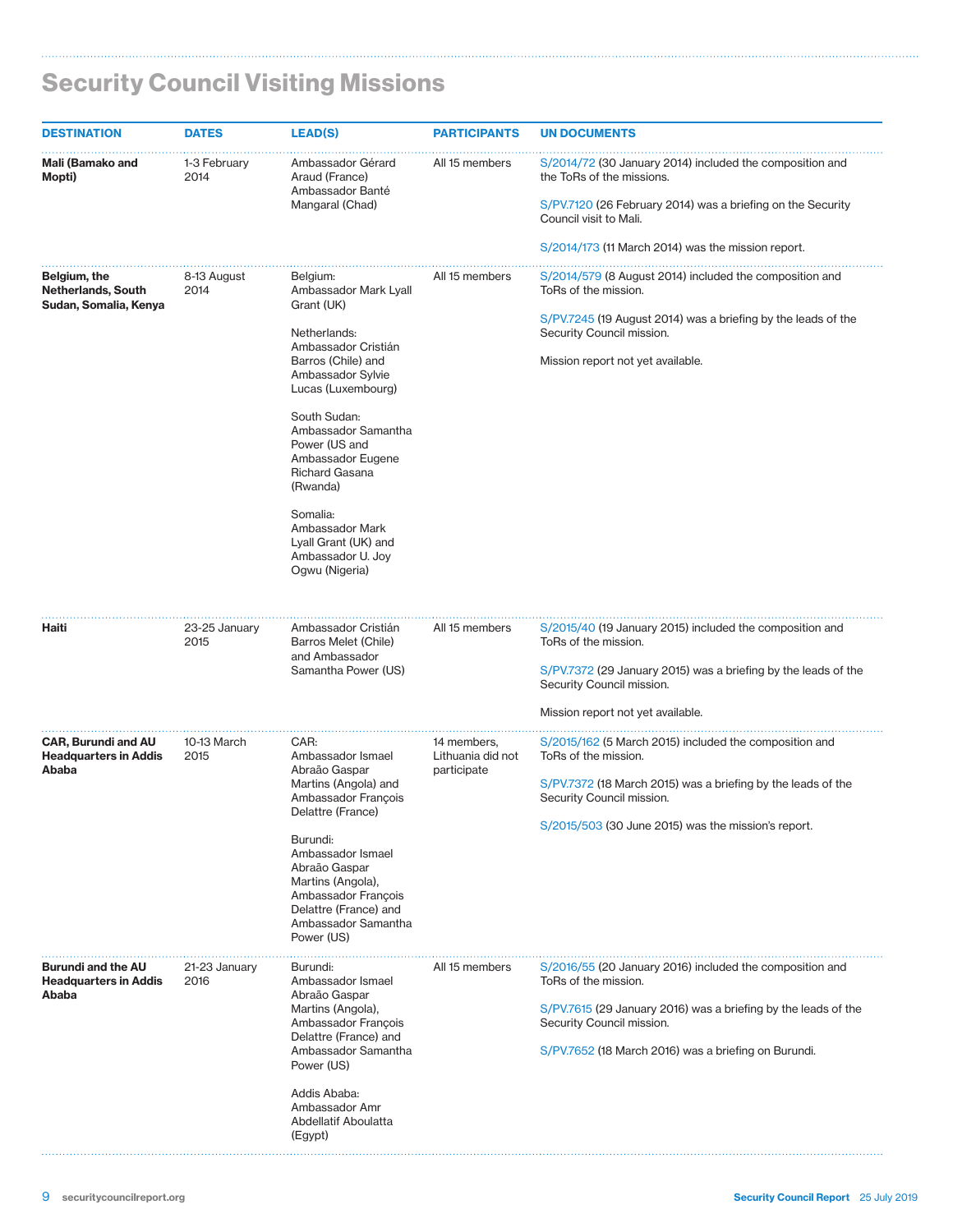| <b>DESTINATION</b>                                                                                                                                                               | <b>DATES</b>           | <b>LEAD(S)</b>                                                                                                                                                                                                                                                              | <b>PARTICIPANTS</b>                                                                                   | <b>UN DOCUMENTS</b>                                                                                                                                                                                                                                                                      |
|----------------------------------------------------------------------------------------------------------------------------------------------------------------------------------|------------------------|-----------------------------------------------------------------------------------------------------------------------------------------------------------------------------------------------------------------------------------------------------------------------------|-------------------------------------------------------------------------------------------------------|------------------------------------------------------------------------------------------------------------------------------------------------------------------------------------------------------------------------------------------------------------------------------------------|
| West Africa: Mali,<br>Guinea-Bissau and<br><b>UNOWAS in Dakar</b>                                                                                                                | 3-9 March 2016         | Mali:<br>Ambassador François<br>Delattre (France),<br>Ambassador Fodé<br>Seck (Senegal)<br>Guinea-Bissau:<br>Ambassador Ismael<br>Abraão Gaspar Martins<br>(Angola), Ambassador<br>Fodé Seck (Senegal)<br>UNOWAS:<br>Ambassador Ismael<br>Abraão Gaspar Martins<br>(Angola) | All 15 members                                                                                        | S/2016/215 (3 March 2016) included the composition and<br>ToRs of the mission.<br>S/PV.7647 (16 March 2016) was a briefing on the Security<br>Council visit to Mali, Guinea-Bissau and UNOWAS.<br>S/2016/511 (11 May 2016) was the mission's report.                                     |
| Somalia, Kenya and<br>Egypt                                                                                                                                                      | 17-22 May 2016         | Somalia:<br>Ambassador Matthew<br>Rycroft (UK)<br>Kenya:<br>Ambassador Amr<br>Abdellatif Aboulatta<br>(Egypt)<br>Egypt:<br>Ambassador Amr<br>Abdellatif Aboulatta<br>(Egypt)                                                                                                | All 15 members                                                                                        | S/2016/456 (18 May 2016) included the composition and ToRs<br>of the mission.<br>S/PV.7696 (25 May 2016) was a briefing on the visit.<br>Mission report not yet available.                                                                                                               |
| South Sudan and<br>Ethiopia (meeting at<br>the AU Headquarters<br>and with the Chair<br>of IGAD, President<br><b>Hailemariam Desalegn</b><br>of Ethiopia, at the<br>state house) | 2-5 September<br>2016  | Ambassador Samantha<br>Power (US) and<br>Ambassador Fodé<br>Seck (Senegal)                                                                                                                                                                                                  | All 15 members                                                                                        | S/2016/757 (2 September 2016) included the composition and<br>ToRs of the mission.                                                                                                                                                                                                       |
| <b>DRC and Angola</b>                                                                                                                                                            | 11-14 November<br>2016 | Ambassador Francois<br>Delattre/Ambassador<br>Alexis Lamek (France)<br>and Ambassador<br>Ismael Abraão Martins<br>(Angola)                                                                                                                                                  | All 15 members                                                                                        | S/2016/948 (10 November 2016) contained the mission's<br>composition and its terms of reference.<br>S/PV.7819 (23 November 2016) was a briefing by the mission's<br>co-leads.<br>S/PRST/2016/18 (5 December 2016) was a presidential<br>statement adopted in the aftermath of the visit. |
| <b>Lake Chad Basin</b><br>Region (Cameroon,<br>Chad, Niger and<br>Nigeria)                                                                                                       | 1-7 March 2017         | Ambassador Francois<br>Delattre (France),<br>Ambassador Fodé<br>Seck (Senegal) and<br>Ambassador Matthew<br>Rycroft (UK)                                                                                                                                                    | All 15 members                                                                                        | S/2017/181 (1 March 2017) contained the mission's composition<br>and its terms of reference.<br>S/PV.7894 (9 March 2017) was a briefing by the mission's<br>co-leads.<br>S/2017/403 (5 May 2017) was the mission's report.                                                               |
| Colombia                                                                                                                                                                         | 3-5 May 2017           | <b>Ambassador Matthew</b><br>Rycroft (UK) and<br>Ambassador Elbio<br>Rosselli (Uruguay)                                                                                                                                                                                     | All 15 members<br>(13 permanent<br>representatives<br>and two deputy<br>permanent<br>representatives) | S/2017/363 (25 April 2017) contained the mission's<br>composition and its terms of reference.<br>S/PV.7941 (16 May 2017) was a briefing by the mission's<br>co-leads.<br>S/PRST/2017/6 (11 May 2017) was a presidential statement<br>adopted in the aftermath of the visit.              |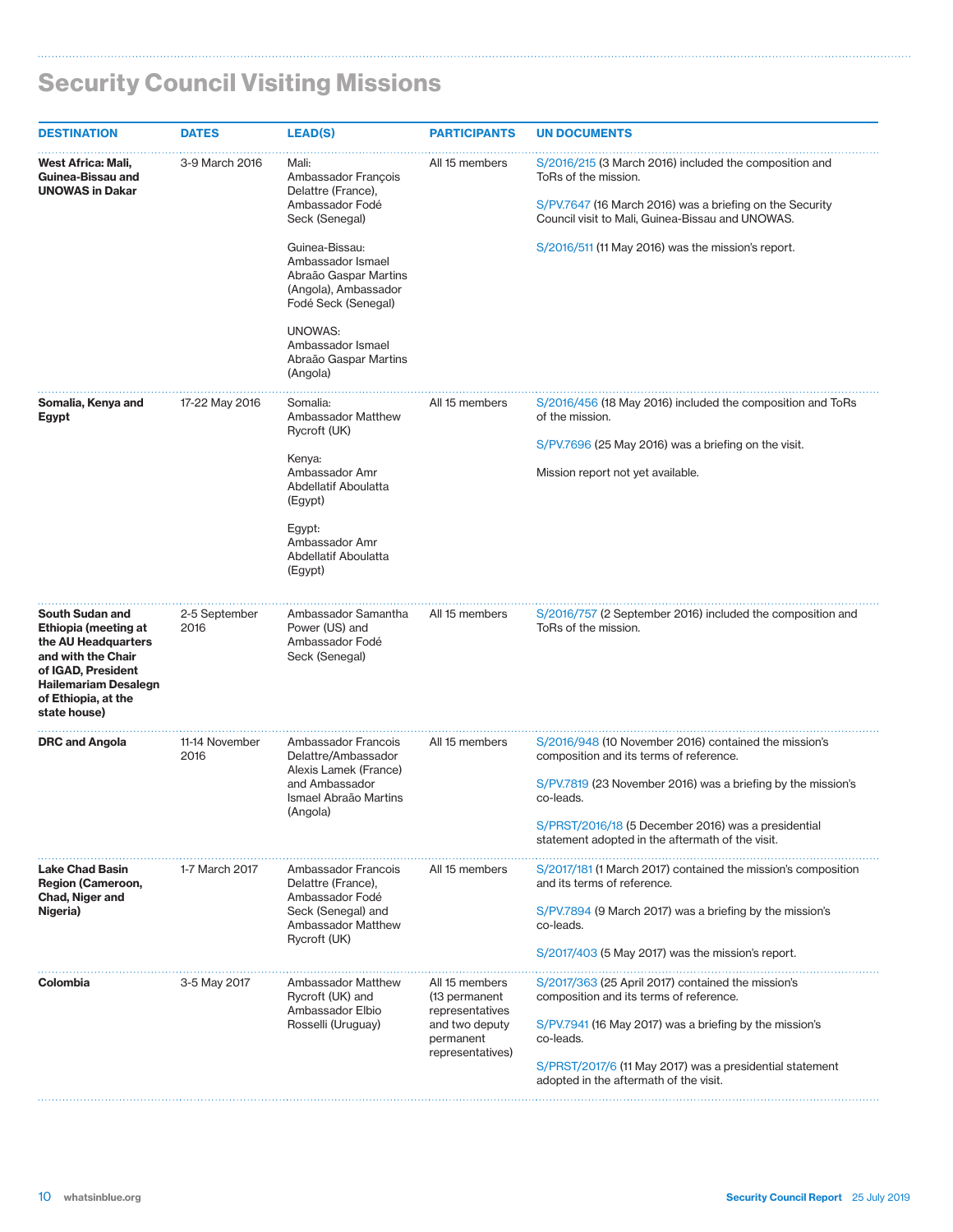$\ddotsc$ 

| <b>DESTINATION</b>                                            | <b>DATES</b>                                                     | <b>LEAD(S)</b>                                                                                                                                     | <b>PARTICIPANTS</b>                                     | <b>UN DOCUMENTS</b>                                                                              |
|---------------------------------------------------------------|------------------------------------------------------------------|----------------------------------------------------------------------------------------------------------------------------------------------------|---------------------------------------------------------|--------------------------------------------------------------------------------------------------|
| Haiti                                                         | 22-24 June 2017                                                  | Ambassador Sacha<br>Sergio Llorenty Soliz<br>(Bolivia)                                                                                             | All 15 members                                          | S/2017/511 (15 June 2017) contained the mission's composition<br>and its terms of reference.     |
|                                                               |                                                                  |                                                                                                                                                    |                                                         | S/PV.7994 (30 June 2017) was a briefing on the Security<br>Council mission to Haiti.             |
| Addis Ababa                                                   | 6-8 September<br>2017                                            | Ambassador Tekeda<br>Alemu (Ethiopia)                                                                                                              | All 15 members                                          | S/2017/757 (1 September 2017) contained the mission's<br>composition and its terms of reference. |
|                                                               |                                                                  |                                                                                                                                                    |                                                         | S/PV.8043 (12 September 2017) was a briefing on the visit.                                       |
|                                                               |                                                                  |                                                                                                                                                    |                                                         | S/2017/1002 (30 November 2017) was the mission's report.                                         |
| Sahel Region (Mali,<br>Mauritania and<br><b>Burkina Faso)</b> | 19-22 October<br>2017                                            | Ambassador Tekeda<br>Alemu (Ethiopia),<br>Ambassador Francois                                                                                      | All 15 members                                          | S/2017/871 (16 October 2017) included the composition and<br>ToRs of the mission.                |
|                                                               |                                                                  | Delattre (France)<br>and Ambassador<br>Sebastiano Cardi (Italy)                                                                                    |                                                         | S/PV.8077 (26 October 2017) was a briefing on the visit.                                         |
| Afghanistan                                                   | 12-15 January<br>2018                                            | Ambassador Kairat<br>Umarov (Kazakhstan)                                                                                                           |                                                         | S/2018/37 (12 January 2018) contained the mission's<br>composition and its terms of reference.   |
|                                                               |                                                                  |                                                                                                                                                    |                                                         | S/PV.8158 (17 January 2018) was a briefing on the visit.                                         |
|                                                               |                                                                  |                                                                                                                                                    |                                                         | S/2018/419 (3 May 2018) was the mission's report.                                                |
| Bangladesh and<br>Myanmar                                     | 28 April-2 May<br>2018                                           | Ambassador Mansour<br>Al-Otaibi (Kuwait),<br>Ambassador Gustavo                                                                                    | 14 members,<br>Côte d'Ivoire did<br>not participate     | S/2018/391 (26 April 2018) contained the mission's<br>composition and its terms of reference.    |
|                                                               |                                                                  | Meza-Cuadra (Peru)<br>and Ambassador Karen<br>Pierce (UK)                                                                                          |                                                         | S/PV.8255 (14 May 2018) was a briefing on the visit.                                             |
| <b>DRC</b>                                                    | 5-7 October<br>2018                                              | Ambassador François<br>Delattre (France),<br>Ambassador Job<br>Obiang Esono<br>Mbengono                                                            | All 15 members                                          | S/2018/890 (3 October 2018) contained the mission's<br>composition and its terms of reference.   |
|                                                               |                                                                  |                                                                                                                                                    |                                                         | S/PV.8369 (11 October 2018) was a briefing on the visit.                                         |
|                                                               |                                                                  | (Equatorial Guinea)<br>and Ms. Verónica<br>Cordova Soria,<br>Deputy Permanent<br>Representative of the<br>Plurinational State of<br><b>Bolivia</b> |                                                         | S/2018/1030 (15 November 2018) was the mission's report.                                         |
| Côte d'Ivoire and<br>Guinea-Bissau                            | 13-17 February<br>2019                                           | Ambassador Kacou<br>Houadja Léon Adom<br>(Côte d'Ivoire) and                                                                                       | All 15 members                                          | S/2019/123 (11 February 2019) contained the terms of<br>reference and the mission's composition. |
|                                                               |                                                                  | Ambassador Anatolio<br>Ndong Mba (Equatorial                                                                                                       |                                                         | S/PV.8470 (26 February 2019) was a briefing on the mission.                                      |
|                                                               |                                                                  | Guinea)                                                                                                                                            |                                                         | S/2019/303 (10 April 2019) was the mission's report.                                             |
| <b>Mali and Burkina Faso</b>                                  | 21 to 25 March<br>2019                                           | Ambassador Kacou<br>Houadja Léon Adom<br>(Côte d'Ivoire),                                                                                          | All 15 members<br>and Chair of<br>the EU Political      | S/2019/252 (20 March 2019) contained the terms of reference<br>and the mission's composition.    |
|                                                               | Abassador François<br>Delattre (France) and<br>Heusgen (Germany) | Ambassador Christoph                                                                                                                               | and Security<br>Committee<br>Sofie From-<br>Emmesberger | S/PV.8492 (27 March 2019) was a briefing on the mission.                                         |